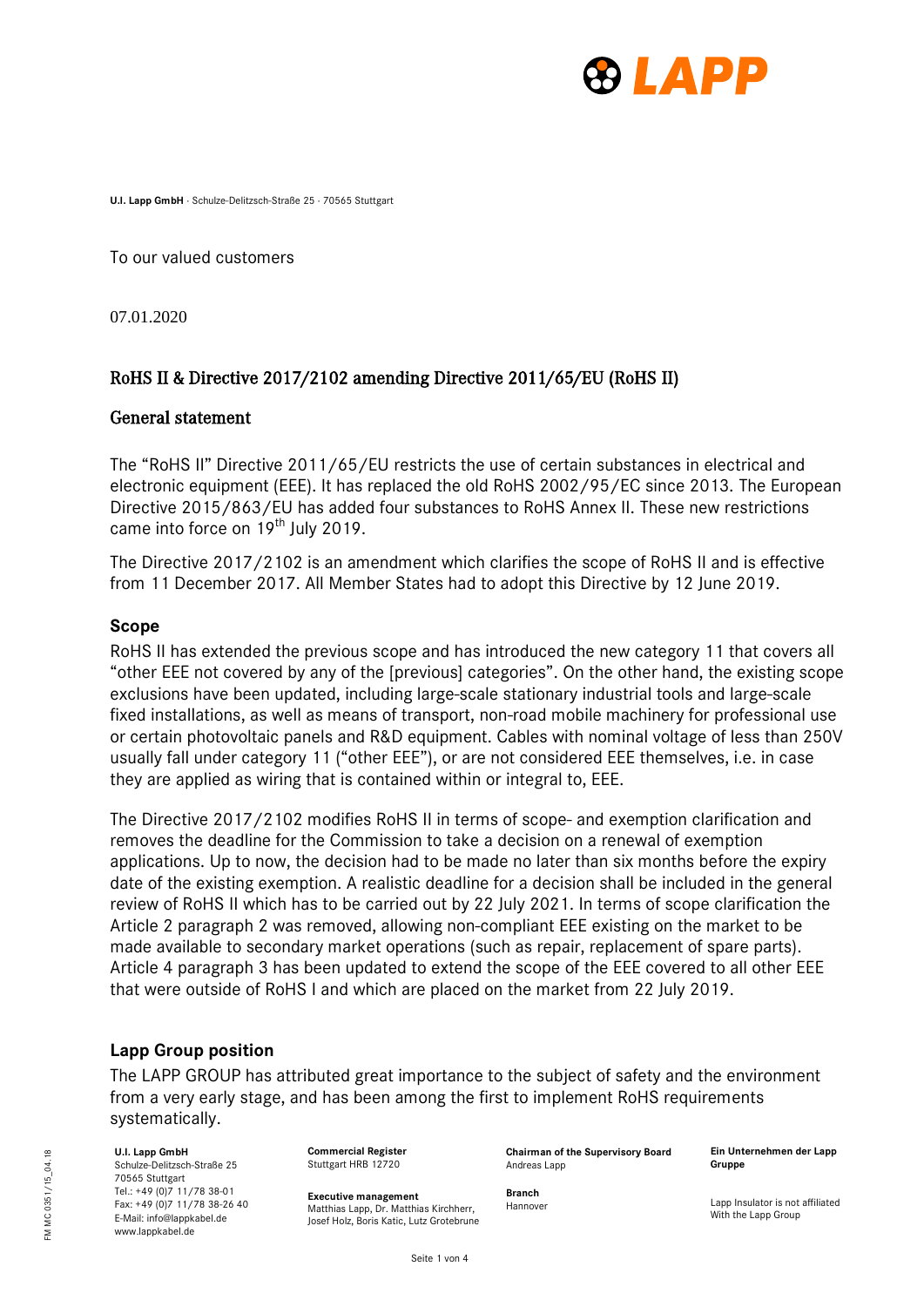

**Irrespective of the scope of the RoHS II Directive, all products in the main catalogue of the Lapp Group are in compliance with the RoHS II Directive 2011/65/EU on the restriction of the use of certain hazardous substances in electrical and electronic equipment. These products do not contain any of the substances restricted by RoHS II or exceed the maximum concentrations stipulated therein, except for the Annex III exemptions of this Directive.**

| <b>Substance</b>                                 | Limit | <b>Deadline</b> |  |  |  |
|--------------------------------------------------|-------|-----------------|--|--|--|
| Lead                                             | 0.1%  |                 |  |  |  |
| Mercury                                          | 0.1%  |                 |  |  |  |
| Cadmium                                          | 0.01% |                 |  |  |  |
| Hexavalent chromium                              | 0.1%  |                 |  |  |  |
| Polybrominated biphenyls (PBB)                   | 0.1%  |                 |  |  |  |
| Polybrominated diphenyl ethers (PBDE)            | 0.1%  |                 |  |  |  |
| Additional substances introduced by 2015/863/EU: |       |                 |  |  |  |
| Bis(2-ethylhexyl) phthalate (DEHP)               | 0.1%  | 2019-07-19      |  |  |  |
| Butyl benzyl phthalate (BBP)                     | 0.1%  | 2019-07-19      |  |  |  |
| Dibutyl phthalate (DBP)                          | 0.1%  | 2019-07-19      |  |  |  |
| Diisobutyl phthalate (DIBP)                      | 0.1%  | 2019-07-19      |  |  |  |

European Directive 2015/863/EU has added four additional substances to RoHS Annex II. These new restrictions came into force 2019-07-19. However, the new substances have been known already from the REACH candidate list and our products of the main catalogue already comply with these requirements.

CE marking versus ROHS marking

## **Executive summary:**

- A new obligation has been introduced with the RoHS II: Electrical and Electronical Equipment (EEE) falling under the scope of the RoHS II must be CE marked.
- European laws do not allow the use of the CE mark together with any other mark (e.g. "ROHS") that attests the same conformity.
- Lapp changes the print legend of all affected cables. The "ROHS" mark will be removed.
- All products of the international main catalogue continue to comply with the requirements of the RoHS II.

## **Good to know:**

The new CE marking requirement comes with transitional rules and different deadlines for the different equipment categories. Cables with nominal voltage < 250 V, which are not designed specifically for a certain application, usually belong to RoHS product category 11 "other EEE". The deadline to apply the CE mark for category 11 products is 22 July 2019.

**U.I. Lapp GmbH** Schulze-Delitzsch-Straße 25 70565 Stuttgart  $T = 1 \cdot 149 (0) \cdot 711/7838 - 01$ Fax: +49 (0)7 11/78 38-26 40 E-Mail: info@lappkabel.de www.lappkabel.de

**Commercial Register** Stuttgart HRB 12720

**Executive management** Matthias Lapp, Dr. Matthias Kirchherr, Josef Holz, Boris Katic, Lutz Grotebrune **Chairman of the Supervisory Board** Andreas Lapp

**Ein Unternehmen der Lapp Gruppe**

**Branch** Hannover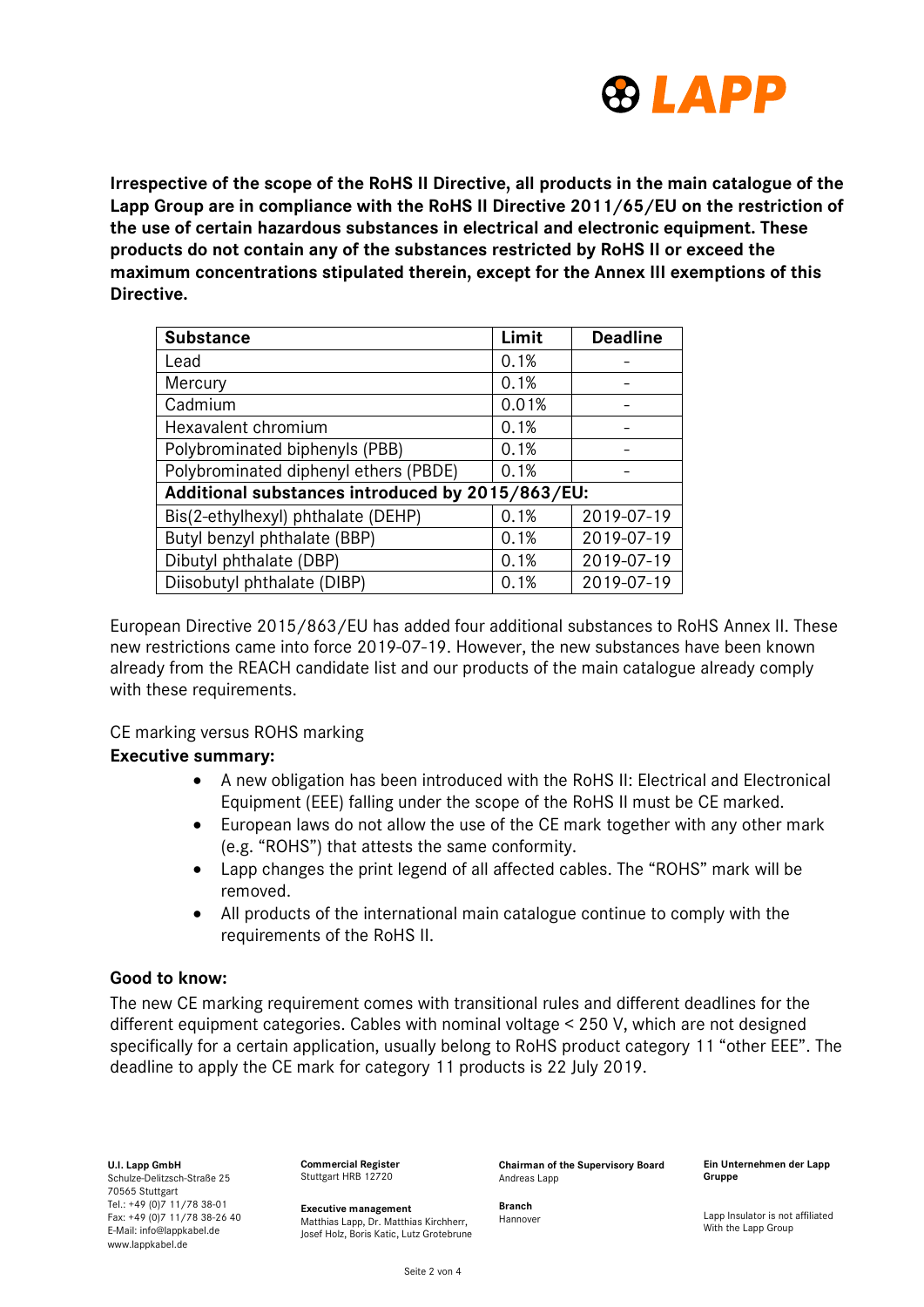

In detail: Cables may be in the scope of the RoHS II, but many cables are excluded from the scope:

- Voltage rating 250 V and more
- Cables specifically sold to be assembled into an EEE
- Cables specifically sold to be packaged and distributed together with an EEE
- Cables designed specifically for applications outside the scope (non-EEE)
- Fibre-optical cables
- Exceptions according Article 2.4 apply, e.g. large-scale stationary industrial tools, large-scale fixed installation, means of transport for persons or goods, photovoltaic panels.

|                                                        | <b>EEE Packaging</b>                                                              |                                                                                                    |                                                                                               |                                                                   |                                               |
|--------------------------------------------------------|-----------------------------------------------------------------------------------|----------------------------------------------------------------------------------------------------|-----------------------------------------------------------------------------------------------|-------------------------------------------------------------------|-----------------------------------------------|
|                                                        | <b>EEE</b><br>Internal cables<br>with rated voltage<br><1kV AC or<br>$<$ 1.5kV DC | Rated voltage<br>$<$ 250V<br>and dedicated to<br>specific EEE<br>and marketed<br>together with EEE | Rated voltage<br>$<$ 250V<br>and dedicated to<br>specific EEE<br>and marketed<br>individually | Rated voltage<br>$<$ 250V<br>and not dedicated<br>to specific EEE | Rated voltage<br>$>250V$<br>or optical cables |
| EU Declaration of<br>Conformity (DOC)<br>for the cable | N <sub>O</sub>                                                                    | N <sub>O</sub>                                                                                     | <b>YES</b>                                                                                    | <b>YES</b>                                                        | N <sub>O</sub>                                |
| CE marking of the<br>cable (or<br>packaging, etc.)     | <b>NO</b>                                                                         | N <sub>O</sub>                                                                                     | <b>YES</b>                                                                                    | <b>YES</b>                                                        | N <sub>O</sub>                                |
| Due Date                                               | Same as<br>corresponding<br>EEE category<br>(category 1 to 10)                    | Same as<br>corresponding<br><b>EEE</b> category<br>(category 1 to 10)                              | Same as<br>corresponding<br><b>EEE</b> category<br>(category 1 to 10)                         | 22 July 2019<br>(category 11)                                     |                                               |

Before the introduction of the RoHS II, it was common practice to mark products with all types of "ROHS" logos or other marks. Each manufacturer was allowed to use his individual mark to express conformity with the RoHS requirements. Lapp cables were often marked with "ROHS" in the print legend. With the RoHS II, this practice has been changed. European laws do not allow the co-existence of the CE mark and any other mark that attests the same conformity:

> 4. The CE marking shall be the only marking which attests the conformity of the product with the applicable requirements of the relevant Community harmonisation legislation providing for its affixing.

(EU Regulation 2008/756/EC, Article 30 "General principles of the CE marking")

**U.I. Lapp GmbH** Schulze-Delitzsch-Straße 25 70565 Stuttgart Tel.: +49 (0)7 11/78 38-01 Fax: +49 (0)7 11/78 38-26 40 E-Mail: info@lappkabel.de www.lappkabel.de

**Commercial Register** Stuttgart HRB 12720

**Chairman of the Supervisory Board** Andreas Lapp

**Ein Unternehmen der Lapp Gruppe**

**Executive management** Matthias Lapp, Dr. Matthias Kirchherr, Josef Holz, Boris Katic, Lutz Grotebrune **Branch** Hannover